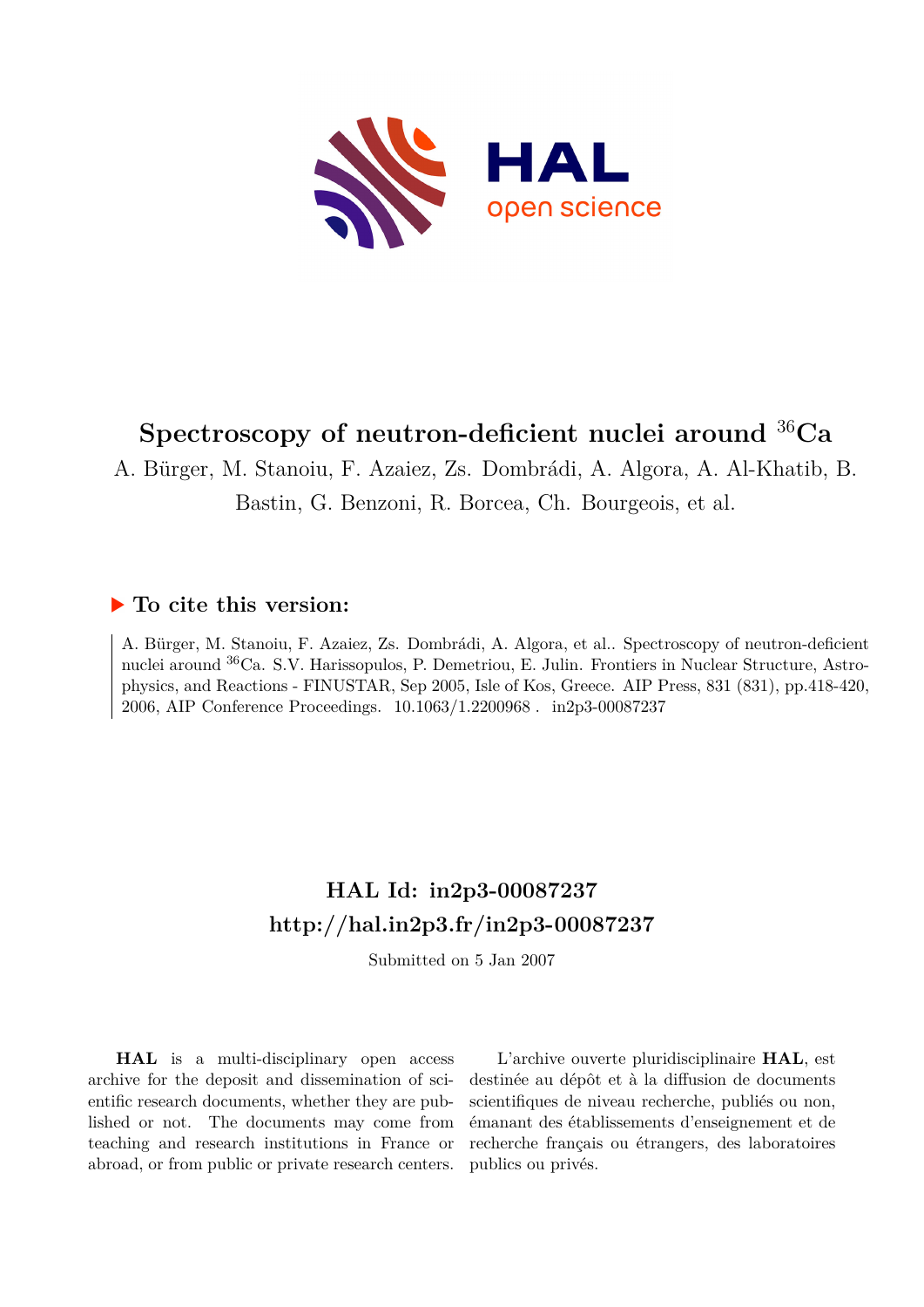### **Spectroscopy of neutron-deficient nuclei around <sup>36</sup>Ca**

A. Bürger\*,†, M. Stanoiu\*\*,‡, F. Azaiez\*\*, Zs. Dombrádi<sup>§</sup>, A. Algora<sup>§</sup>, A. Al-Khatib\*, B. Bastin<sup>¶</sup>, G. Benzoni<sup>||</sup>, R. Borcea<sup>††</sup>, Ch. Bourgeois\*\*, P. Bringel\*, E. Clément<sup>†</sup>, J.-C. Dalouzy<sup>‡‡</sup>, Z. Dlouhý<sup>§§</sup>, A. Drouart<sup>†</sup>, C. Engelhardt\*, S. Franchoo\*\*, Zs. Fülöp<sup>§</sup>, A. Görgen<sup>†</sup>, S. Grévy<sup>‡‡</sup>, H. Hübel\*, F. Ibrahim\*\*, W. Korten<sup>†</sup>, J. Mrázek<sup>§§</sup>, A. Navin<sup>‡‡</sup>, C. Timis<sup>¶</sup>, F. Rotaru<sup>††</sup>, P. Roussel-Chomaz<sup>‡‡</sup>, M.-G. Saint-Laurent<sup>‡‡</sup>, G. Sletten\*\*\*, D. Sohler<sup>§</sup>, O. Sorlin<sup>††</sup>, Ch. Theisen<sup>†</sup>, D. Verney\*\* and S. Williams<sup>¶¶</sup>

> *Helmholtz-Institut für Strahlen- und Kernphysik, Univ. Bonn, Germany* †*DAPNIA/SPhN, CEA Saclay, France Institut de Physique Nucléaire, IN2P3-CNRS, Orsay, France* ‡*GSI, Darmstadt, Germany* § *Institute of Nuclear Research, Debrecen, Hungary* ¶ *Laboratoire de Physique Corpusculaire, Caen, France Università degli studi e INFN sezione di Milano, Italy* ††*IFIN-HH, Bucharest-Magurele, Romania* ‡‡*GANIL, Caen, France* §§*Nuclear Physics Institute of ASCR, Re˘ z,˘ Czech Republic* ¶¶*Department of Physics, University of Surrey, UK Niels Bohr Institute, University of Copenhagen, Denmark*

**Abstract.** An experiment was performed to extend the knowledge of excited states in neutrondeficient Ca isotopes. In particular, excited states in <sup>36</sup>Ca were searched for to allow for a comparison with its stable mirror nucleus,  $36S$ . Secondary beams of  $37Ca$  and  $36Ca$  were produced by fragmentation of a primary <sup>40</sup>Ca beam with an energy of 95  $\cdot$  *A* MeV on the SISSI target at GANIL. A variety of nuclei around <sup>36</sup>Ca has been produced in a secondary Be target by neutron and protonremoval at beam energies around 61  $\cdot$  *A* MeV. The produced nuclei were identified using the spectrometer *SPEG*, and prompt γ rays were measured with the *Château de Cristal*. A preliminary value for the energy of the first  $2^+$  state of <sup>36</sup>Ca has been determined.

**Keywords:** <sup>36</sup>Ca,neutron removal reaction,mirror nuclei,Coulomb displacement energy **PACS:** 21.10.-k, 23.20.Lv, 27.30+t

In recent years, the isospin dependence of the nucleon-nucleon interaction has attracted much interest both from theory [1] and, since exotic beams become more and more available, from experimental works. The present experiment aimed to measure the excitation energy of the first  $2^+$  state in  ${}^{36}Ca$  and compare it to its mirror nucleus  ${}^{36}S$ . In the ground state of <sup>36</sup>S, the  $\pi d_{5/2}$  and  $s_{1/2}$  as well as the  $v d_{3/2}$  orbitals are completely filled. (In  $36$ Ca, the same orbitals are occupied but by exchanging neutron and proton shells.) Due to the tensor interaction between the proton spin-orbit partners  $d_{5/2}$  and  $d_{3/2}$ and the neutron  $d_{3/2}$  orbital, the proton  $d_{5/2}$  orbital becomes more bound whereas the  $\pi d_{3/2}$  becomes less bound than for nuclei where the  $vd_{3/2}$  shell is incompletely filled. This subsequently enlarges the gaps between the  $\pi s_{1/2}$  and  $\pi d_{3/2}$  orbits on one hand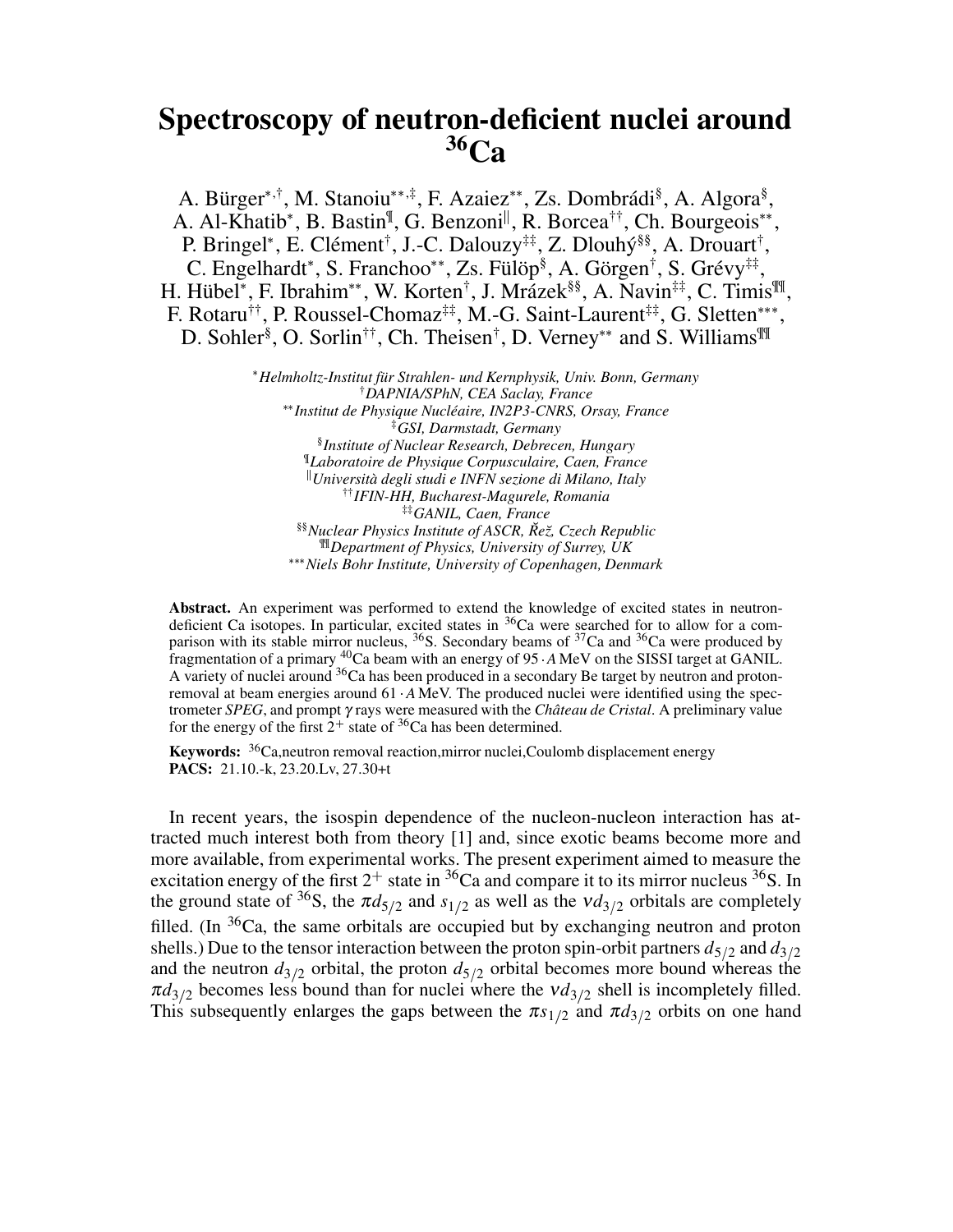and between the  $\pi s_{1/2}$  and  $\pi d_{5/2}$  orbits on the other hand, as illustrated by fig. 1. This



**FIGURE 1.** Illustration of the effect of the filled  $vd_{3/2}$  in <sup>36</sup>S.

leads to high excitation energies for the first  $2^+$  state in both <sup>36</sup>S and <sup>34</sup>Si, which from this point of view reflects a spherical rigidity comparable to the doubly magic nucleus  $^{40}$ Ca. In the mirror nucleus of  $^{36}S$ ,  $^{36}Ca$ , the same picture should apply with protons and neutrons exchanged, so that also in this case a high excitation energy can be expected for the  $2^+$  state. The primary aim of the experiment was thus to measure the excitation energy of the first  $2^+$  state in <sup>36</sup>Ca and compare it to the known one in its mirror nucleus.



**FIGURE 2.** Particle identification using the SPEG ionisation chamber and time-of-flight.

The experiment was performed at the GANIL in Caen, France. The primary  $^{40}Ca$ beam of 95 *A*MeV was fragmented in the *SISSI* target. The resulting beam cocktail was purified in the " $\alpha$ " spectrometer consisting of two dipole magnets and a degrader which was optimised for  $37$ Ca. The fragments were identified event by event through a time-offlight measurement between the " $\alpha$ " spectrometer and the secondary <sup>9</sup>Be target of 1 mm thickness, in which further nucleons are removed at an energy of around 61 *A*MeV. After passing through the target, the produced fragments were selected and identified by the *SPEG* spectrometer through time-of-flight and energy loss measurements. For the present analysis, only the particle identification after the secondary target has been used. The quality of this identification is excellent as can be seen from fig. 2. To measure the <sup>γ</sup>-ray energies, the *Château de Cristal*, an array of 74 BaF<sup>2</sup> detectors, was placed around the Be target. In addition, three Ge clover detectors from the *EXOGAM* array were used, but their signals have not yet been evaluated. The calibration of the  $BaF<sub>2</sub>$  detectors was